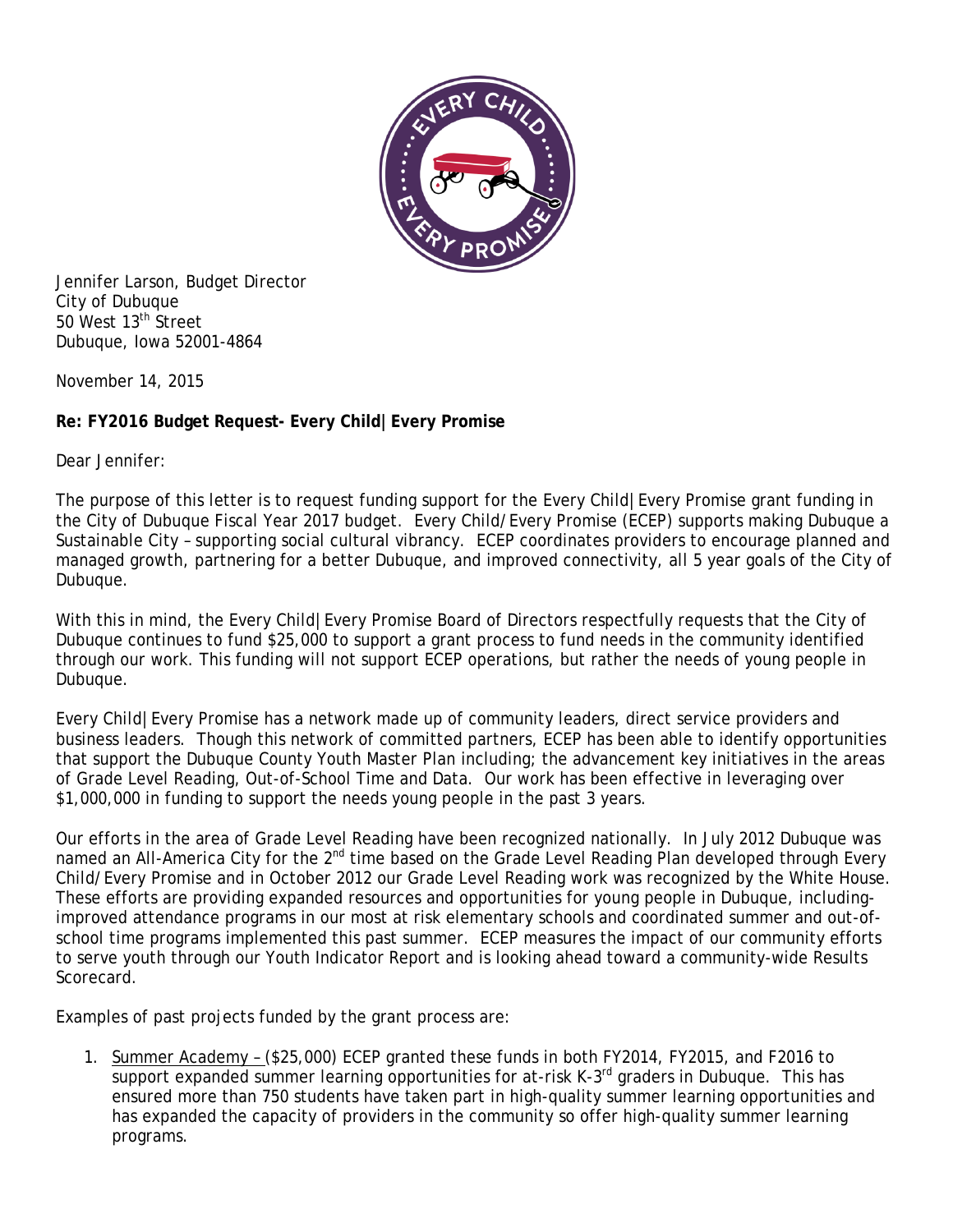- 2. Child Care Mapping and Information system- (\$10,000) ECEP granted these funds to a collaborative. This collaborative developed and implemented a mapping system to allow for a coordinated approach to increasing access and quality in the Child Care system. This is being developed in partnership with Resources Unite, businesses and child care providers. Supporting this grant funding request met City Council goals for Planned and Managed Growth as well as Partnering for a better Dubuque.
- 3. Leader in Me- (\$5000) In partnership with the Dubuque Community Schools, Holy Family Schools, the Dubuque Area Chamber of Commerce, and the Covey Institute, ECEP facilitated a grant process to support the implementation of the Leader in Me program into Dubuque elementary schools. This program integrates the "7 Habits of Highly Effective People" into elementary schools teaching life long skills, while reducing behavioral problems and increasing academic performance. This project supports City Council goals for Planned and Managed Growth as well as Partnering for a better Dubuque.

## **Impact on the community- clients helped past two years/YTD**

Every Child|Every Promise does not work directly with clients, but we have had the following direct impacts in the past two years:

- Selected for the *100 Best Communities for Young People* award (2007, 2008, 2010, 2011, 2012) from the America's Promise Alliance (no award given in 2009)
- All America City Award- by facilitating and developing Dubuque's  $3<sup>rd</sup>$  Grade Reading-Community Solutions Action Plan
- Established and maintain the Youth Indicators Report
- Convened over 70 providers and 100 community leaders to engage in work to meet ECEP and community goals for young people in our community (2009, 2010, 2011)
- LEAP program engaged more than 500 young people in quality afterschool programming
- Grade-Level Reading Campaign provided summer programming for 47 at-risk children
- Partnered to leverage over \$1,000,000 to support identified needs of young people in Dubuque

In 2016, the total dollars amount requested (\$25,000) was leveraged more than 5 times by partners totaling \$125,000. We expect to expand summer learning in FY2017 and this support will be critical.

Through our work with direct service providers, schools and supported by data, ECEP will identify needs and use the grant program funding to identify and fund projects that leverage outcomes for youth and dollars to increase the impact of the City funding on the needs of young people in the community.

Sincerely,

WCR

Eric Dregne Vice President of Programs Community Foundation of Greater Dubuque Executive Director- Every Child/Every Promise 700 Locust Street Suite 195 Dubuque, Iowa 52001 563-588-2700 eric@dbqfoundation.org